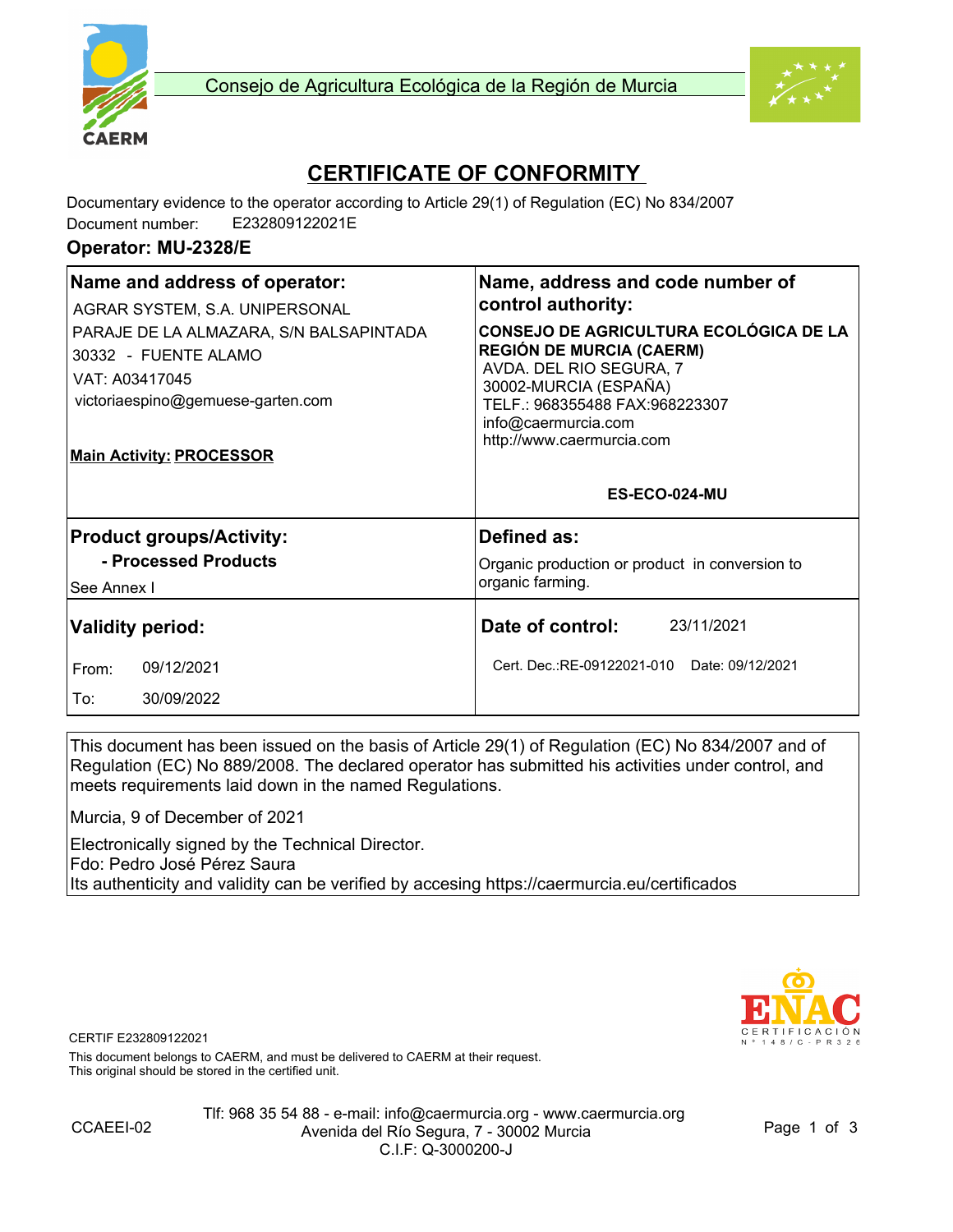



## **ANNEX I**

Is authorized to produce the following products under a organic production indication:

| <b>AUBERGINE</b>       | CFI FRY       |
|------------------------|---------------|
| <b>COURGETTE</b>       | <b>GINGER</b> |
| <b>ICEBERG LETTUCE</b> | MELON         |
| MINI ROMAN LETTUCE     | PFPPFR        |
| <b>PUMPKIN</b>         |               |

**\*Organic farming product**



CERTIF E232809122021 This document belongs to CAERM, and must be delivered to CAERM at their request. This original should be stored in the certified unit.

CCAEEI-02

Tlf: 968 35 54 88 - e-mail: info@caermurcia.org - www.caermurcia.org Avenida del Río Segura, 7 - 30002 Murcia C.I.F: Q-3000200-J